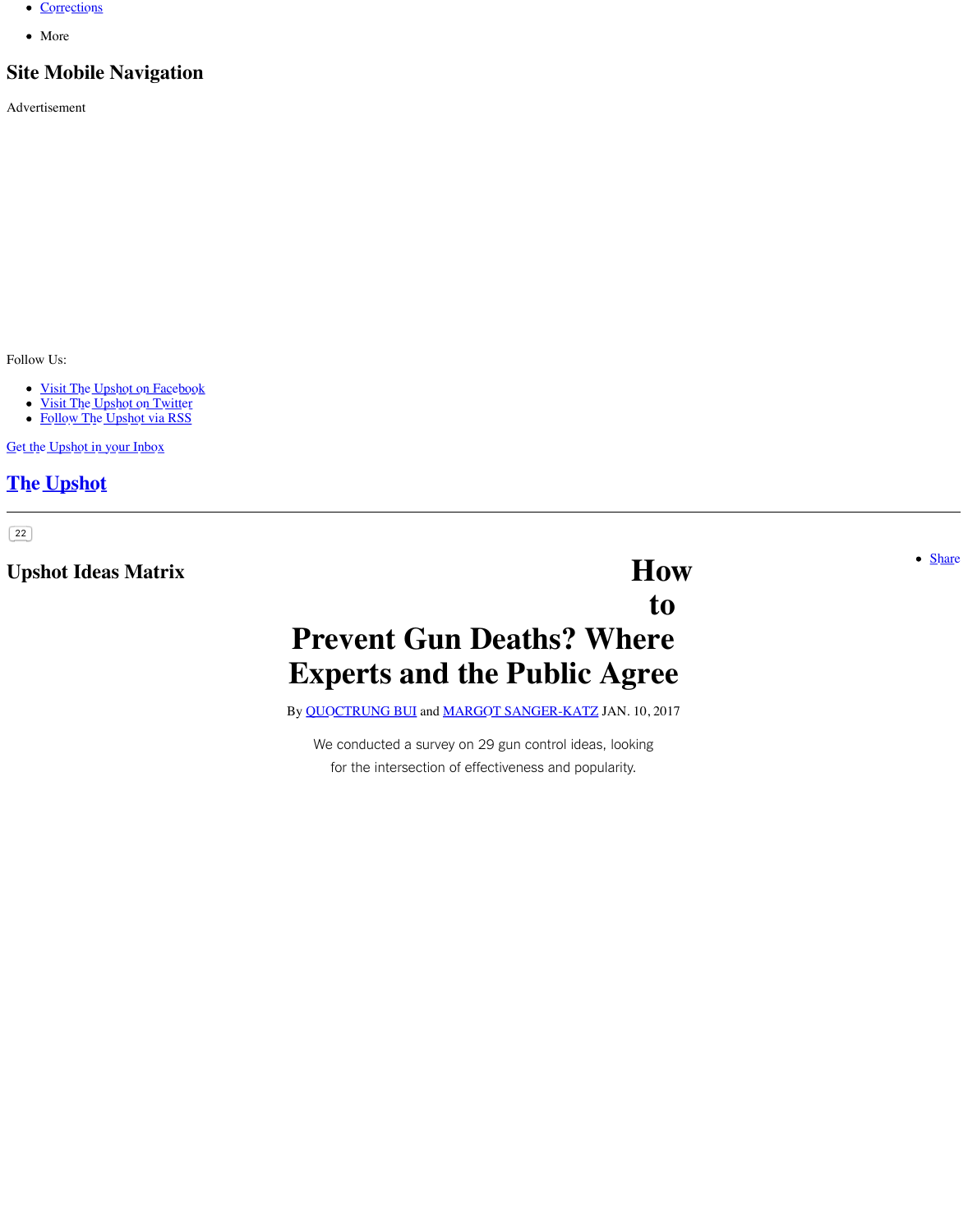The [mass shooting at the Fort Lauderdale airport](http://www.nytimes.com/2017/01/06/us/fort-lauderdale-airport.html) in Florida last week shows how much the conversation around gun violence has changed since the presidential election.

Five people were killed, and many others were injured; a few months ago, such carnage would have prompted new calls for more restrictions on guns. But Republicans are preparing to control the White House along with Congress. Donald J. Trump has promised to roll back gun restrictions. The most [prominent gun measure currently before Congress is one that would allow](https://www.thetrace.org/2017/01/new-bill-congress-states-concealed-constitutional-carry-reciprocity/) people with concealed-weapon permits from one state to carry their weapons

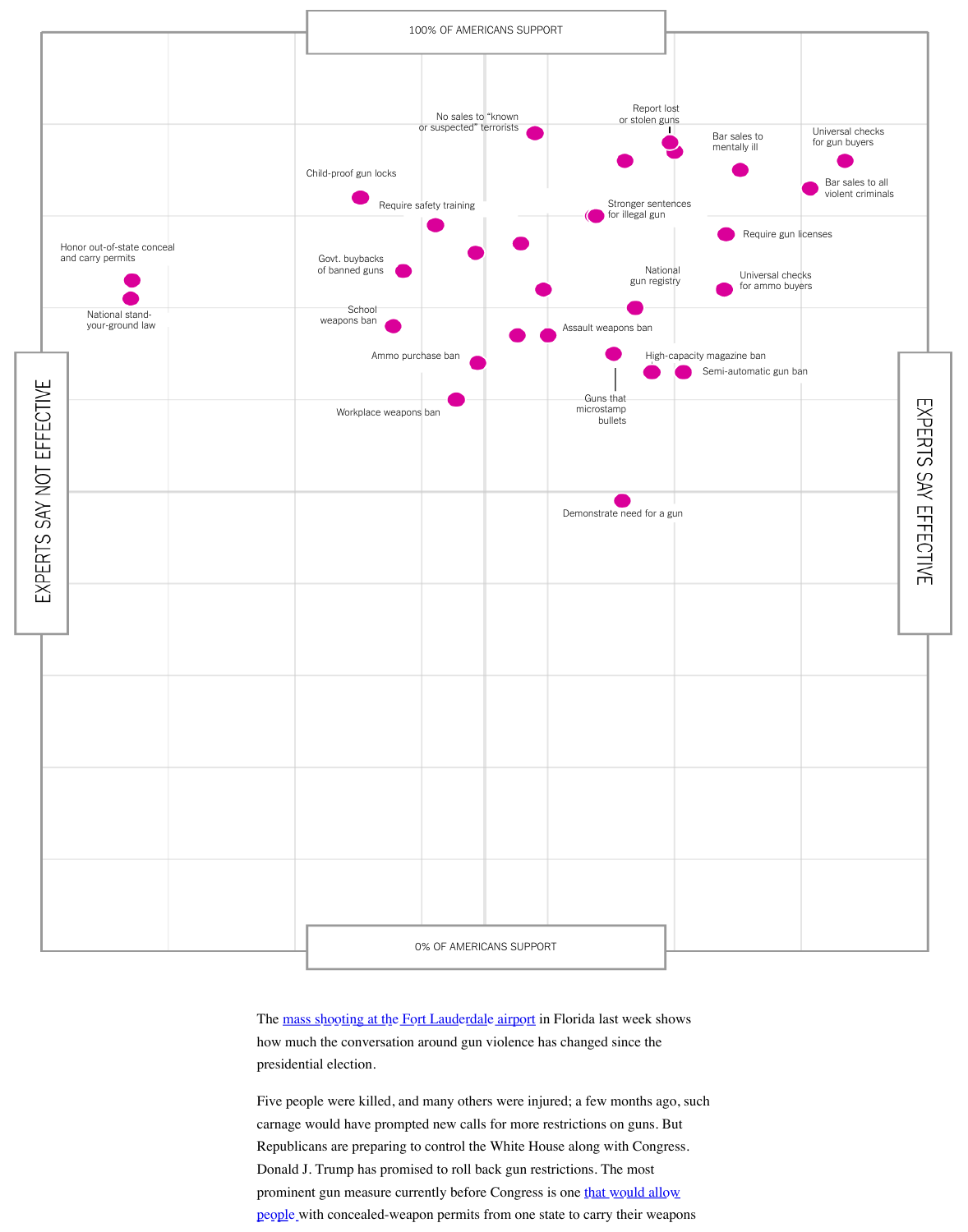to other states.

The concealed carry legislation is one of many gun measures that policy makers have debated in recent years. Backers of those ideas, whether the emphasis is gun rights or gun control, often say the intent is to make Americans safer. We've wondered whether the various ideas politicians talk about would work, and whether the public would support them. In June, we asked [Morning Consult,](https://morningconsult.com/) a media and polling firm, to survey two groups: some [of the country's leading experts on gun violence, and a representative sample](https://morningconsultintelligence.com/public/mc/160609_topline_NYT_v2_AP.pdf) of the American electorate.

Our expert survey asked dozens of social scientists, lawyers and public health officials how effective each of 29 policies would be in reducing *firearm* homicide deaths, regardless of their political feasibility or cost. Policies deemed both effective and popular appear in the upper-right corner of the matrix. Less popular, less effective measures fall lower down and to the left.

While Americans remain [sharply divided](http://www.people-press.org/2015/08/13/gun-rights-vs-gun-control/#total) in their overall view of the tension between gun control and gun rights, [individual proposals](http://www.people-press.org/2015/08/13/continued-bipartisan-support-for-expanded-background-checks-on-gun-sales/) are widely favored. The most popular measures in our survey — policies like universal background checks and keeping guns from convicted stalkers — were supported by more than 85 percent of registered voters. Even the least popular idea, a law that would limit gun sales to people who had to demonstrate a

The two policies ranked most effective were those requiring all sellers to run background checks on anyone who buys a gun, and barring gun sales to people convicted of violent misdemeanors, including domestic assaults. The experts were more skeptical of other much-debated proposals, including a national gun registry and an assault weapons ban. The idea of requiring states to honor outof-state concealed weapon permits was ranked low.

The academics in our panel — many of the country's best empirical researchers on gun policy — were far more likely than the general public to support gun control. But nearly all of the policies that experts think could work have widespread support from the general public.

"genuine need" for the weapon, was favored by nearly 50 percent.

"We think of guns being an incredibly controversial topic, but what your polling shows and ours has shown is there's a whole lot of gun policies that really aren't controversial," said **Daniel Webster**, a professor and director of the Johns Hopkins center for gun policy and research.

Public support, of course, doesn't always translate into legislative action. The Republican Congress, like Mr. Trump, has shown little appetite for measures that would curb gun rights.

### What Does Trump Support?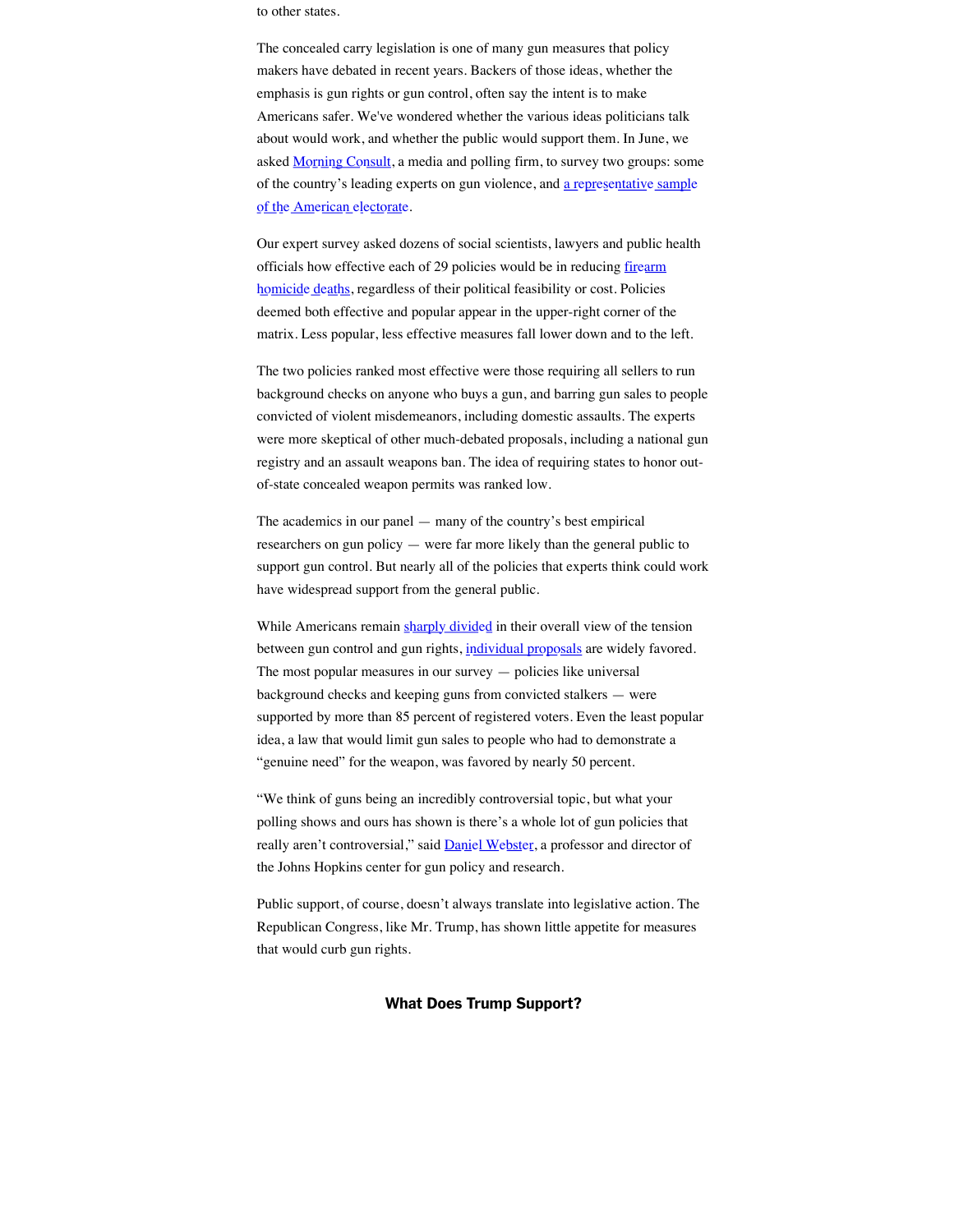Historically, Mr. Trump has expressed support for some of the more popular measures on our matrix. But once he entered the presidential race, he came out [strongly against changes that might limit gun rights for most Americans. He](https://assets.donaldjtrump.com/Second_Amendment_Rights.pdf) has said that he supports nationalizing concealed carry permits, and that he wants to lift restrictions on carrying guns in places like schools or military bases.

The [concealed carry bill](http://www.nytimes.com/2017/01/06/us/fort-lauderdale-airport.html) was one of the first introduced in the new Congress. The bill, filed by Richard Hudson, a Republican representative from North Carolina, would require states to honor out-of-state permits to carry a concealed weapon even if the standards for obtaining them differ, just as states honor driver's licenses from other states.

On our matrix, it is one of the worst-performing ideas. Our panel of experts did not think it would be effective in reducing gun homicides, though a majority of Americans said they'd support it.

Mr Trump has also advocated more treatment for people with mental illness. That idea fared better among the public and the experts in our surveys.

### What About Mass Shootings?



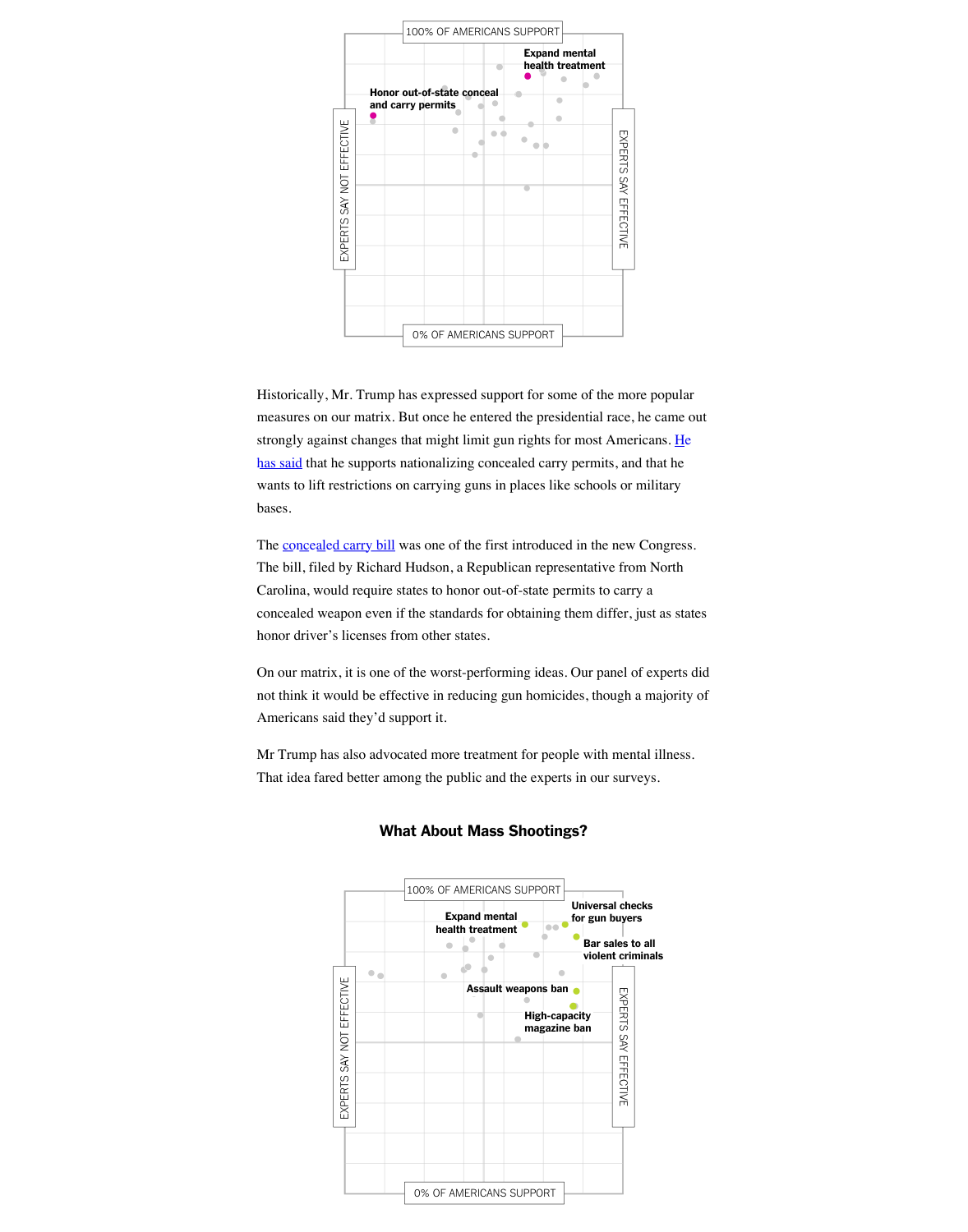In addition to asking experts about all firearm homicides, we asked them to rate the same set of policies according to their effectiveness in reducing mass shootings, which make up around 1 percent of gun homicide deaths. Many of their favored policies stayed the same, but a few changed.

Bans on assault weapons and large-capacity ammunition magazines, or limitations on ammunition purchases, would have a greater effect on mass shootings than on routine gun violence, according to the survey. Those rules wouldn't necessarily reduce the number of mass shootings, the experts said, but could lower the death toll when they occur.

### Measures Supported by Academics Opposed to Gun Control

Most of our experts generally favor gun control policies. Only five said they oppose them, and these five rated nearly every policy option as less effective than their colleagues did. But there were still some policies they thought would

reduce gun homicides, including expanded screening and treatment of mental illness, and restrictions on gun sales to people convicted of stalking.

Our gun experts who were opposed to gun control tended to particularly oppose blanket policies. "The essence of a ban is it applies to everyone equally, at least theoretically," said Gary Kleck, an emeritus professor of criminology and criminal justice at Florida State University. "But in practice, criminals, being criminals, don't obey the law."

We also asked the National Rifle Association for its favored gun control policies and its thoughts on our results, but the group declined to comment.

Things Law Enforcement Likes

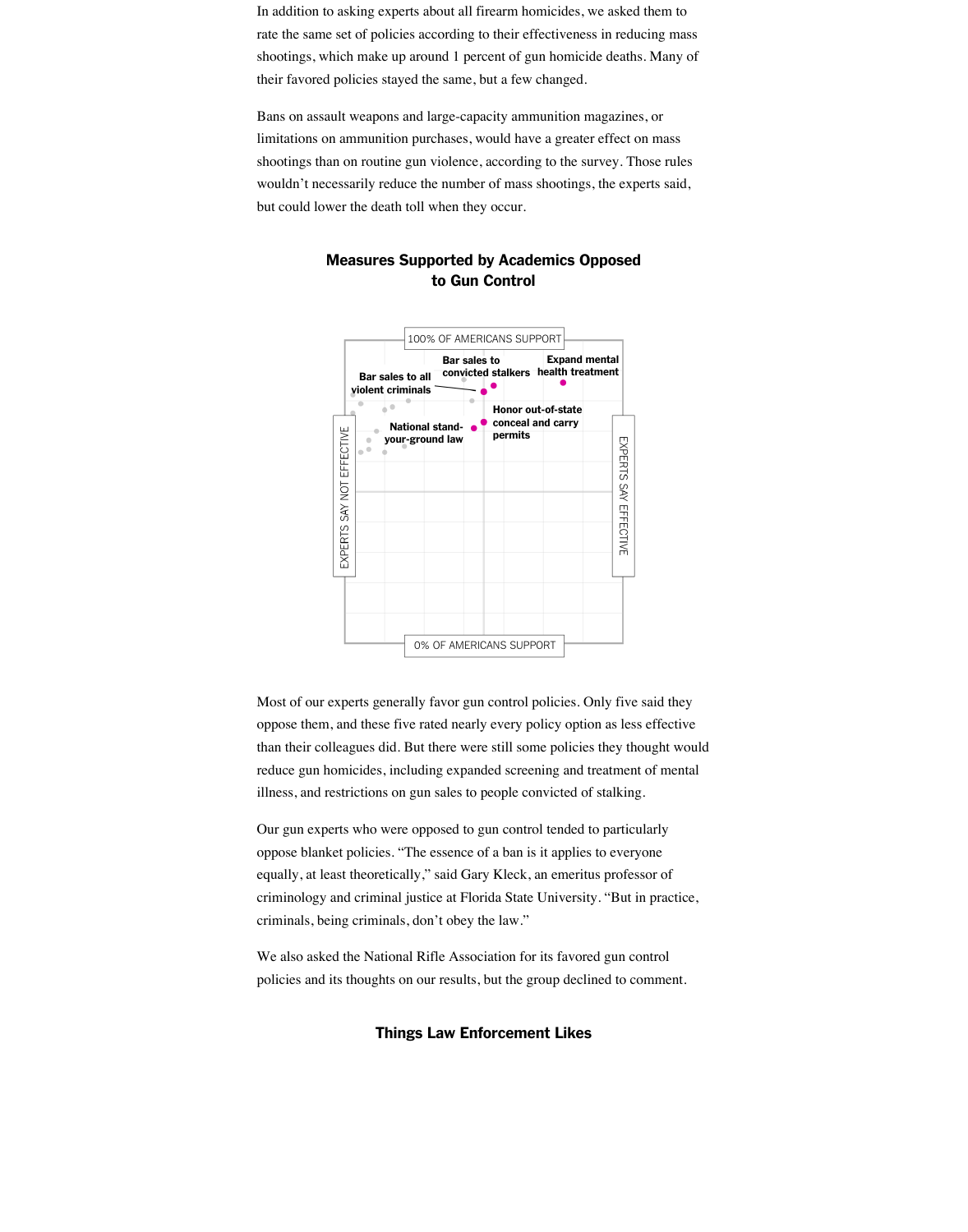We asked the membership of two groups of law enforcement professionals to answer our survey (their responses were not combined with those of the academic experts). Just under 100 police officers and chiefs responded, representing only a small percentage of the law enforcement community.

In general, the participating law enforcement professionals expressed more support than the academics for measures that would encourage the use of guns by civilians to defend themselves against crime. They gave higher ratings on stand-your-ground laws and the concealed carry measure, for example. They were far more wary than the academics of measures that involved banning categories of firearms or restricting where individuals can carry guns.

Our sample mixes the two groups of law enforcement professionals, which may obscure differences among them. Previous research has shown that police chiefs tend to be more supportive of policies that restrict gun access, while rank-and-file police officers tend to favor more gun rights.

### Other Ideas

In interviews, we asked some of our experts for safety ideas that weren't included in our survey.

A few pointed to strategies that wouldn't involve new legislation or regulation, particularly for gang-related gun homicides, which are far more common than mass shootings. Studies have shown that a few programs that focus on community outreach can reduce gun violence in cities. Expanding such programs wouldn't require new laws, just more funding.

There were also some policies that we didn't ask about. We didn't ask about a ban on all handguns, which Washington, D.C., and Chicago have tried. Nor did we ask about barring gun sales to people with a history of alcohol-related offenses, like D.U.I.s. We didn't ask about lifting restrictions on carrying guns on [military bases](https://www.congress.gov/bill/115th-congress/house-bill/256/text?q=%7B%22search%22%3A%5B%22firearm%22%5D%7D&r=3) or near schools, which Mr. Trump has endorsed. And we didn't ask about a measure, recently passed in a few states, that would allow [law enforcement officials or family members to seek a kind of restraining](http://www.nytimes.com/2014/05/29/us/in-wake-of-mass-shooting-a-gun-bill-is-pushed-in-california.html) order from a judge to temporarily confiscate guns from a person who appears to be in crisis.

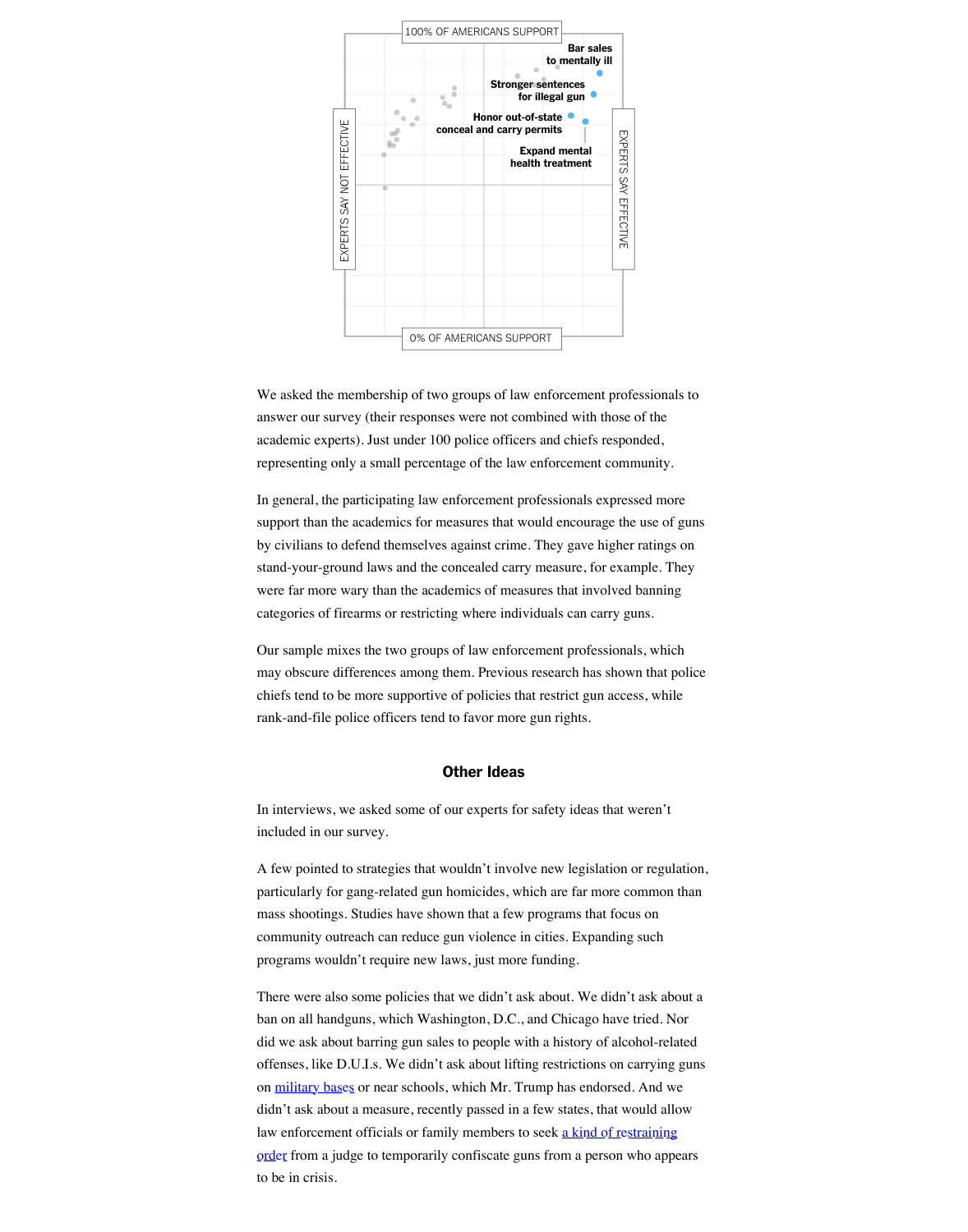# What Works and Doesn't Work in Reducing Gun Deaths

| <b>Suggested Policy</b>                                                                                                                           | <b>Effectiveness</b> | <b>Public</b><br><b>Support</b> |
|---------------------------------------------------------------------------------------------------------------------------------------------------|----------------------|---------------------------------|
| Requiring all sellers to run background checks on anyone who<br>buys a gun.                                                                       | 7.3                  | 86%                             |
| Preventing sales of all firearms to people who have been<br>convicted of violent misdemeanors, including domestic assaults.                       | 7.1                  | 83%                             |
| Preventing sales of all firearms to people who have been<br>convicted of stalking another person                                                  | 6.5                  | 85%                             |
| Requiring all gun owners to possess a license for their firearm.                                                                                  | 6.4                  | 78%                             |
| Requiring all sellers to run background checks on anyone who<br>buys ammunition.                                                                  | 6.4                  | 72%                             |
| Banning the sale and ownership of all semi-automatic and<br>automatic firearms.                                                                   | 6.1                  | 63%                             |
| Preventing sales of all firearms to people who have been<br>reported as dangerous to law enforcement by a mental health<br>provider.              | 6.0                  | 87%                             |
| Requiring all owners to report lost or stolen firearms.                                                                                           | 6.0                  | 88%                             |
| Banning the sale and ownership of all ammunition magazines<br>with a capacity greater than 10 bullets.                                            | 5.8                  | 63%                             |
| Requiring that all firearms be recorded in a national registry.                                                                                   | 5.7                  | 70%                             |
| Expanding screening and treatment for the mentally ill.                                                                                           | 5.6                  | 86%                             |
| Requiring that all gun buyers demonstrate a a "genuine need" for<br>a gun, such as a law enforcement job or hunting.                              | 5.6                  | 49%                             |
| Requiring all guns to microstamp each bullet with a mark that<br>uniquely matches the gun and bullet.                                             | 5.5                  | 65%                             |
| Increasing minimum penalties for people found possessing<br>firearms illegally.                                                                   | 5.4                  | 80%                             |
| Requiring gun dealers to keep, retain and report all gun records<br>and sales to the Federal government.                                          | 5.4                  | 80%                             |
| Banning the sale and ownership of assault rifles or similar<br>firearms.                                                                          | 5.0                  | 67%                             |
| Requiring all gun owners to register their fingerprints.                                                                                          | 5.0                  | 72%                             |
| Preventing sales of all firearms and ammunition to anyone<br>considered to be a "known or suspected terrorist" by the F.B.I.                      | 4.9                  | 89%                             |
| Requiring a mandatory waiting period of three days after gun is<br>purchased before it can be taken home.                                         | 4.8                  | 77%                             |
| Limiting the number of guns that can be purchased to one per<br>month.                                                                            | 4.8                  | 67%                             |
| Limiting the amount of ammunition you can purchase within a<br>given time period.                                                                 | 4.4                  | 64%                             |
| Requiring that all gun owners store their guns in a safe storage<br>unit.                                                                         | 4.4                  | 76%                             |
| Banning firearms from all workplace settings nationally.                                                                                          | 4.3                  | 60%                             |
| Requiring that gun buyers complete safety training and a test for<br>their specific firearm.                                                      | 4.1                  | 79%                             |
| Implementing a national "buy-back" program for all banned<br>firearms and magazines, where the government pays people to<br>turn in illegal guns. | 3.9                  | 74%                             |
| Banning firearms from schools and college campuses nationally.                                                                                    | 3.8                  | 68%                             |
| Requiring that all gun owners store their guns with childproof<br>locks.                                                                          | 3.5                  | 82%                             |
| Requiring every state to honor out-of-state permits to carry a<br>concealed weapon.                                                               | 1.7                  | 73%                             |
| Authorizing stand-your-ground laws nationally that allow people to<br>defend themselves using lethal force without needing to retreat<br>first.   | 1.7                  | 71%                             |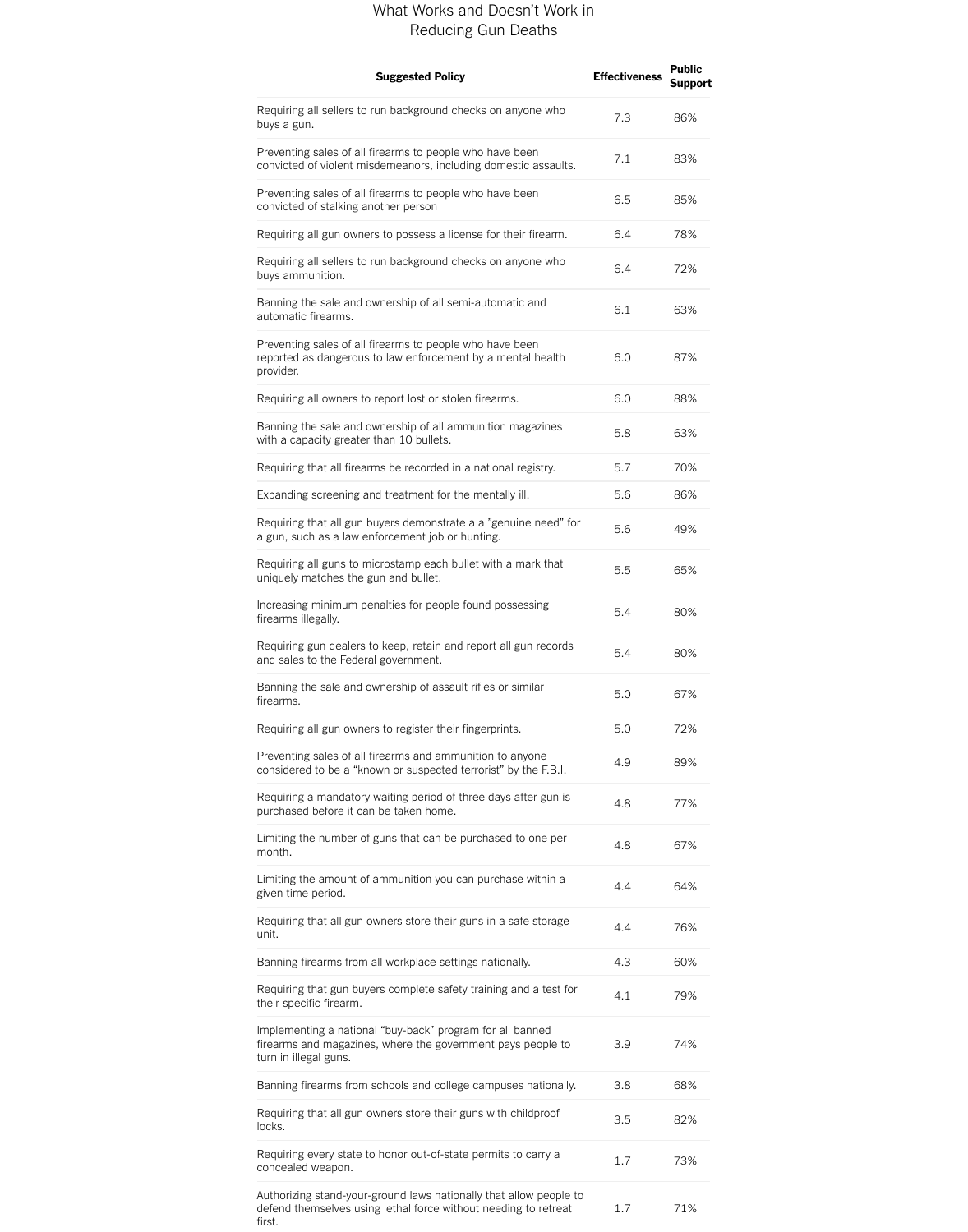### How We Made Our Matrix

To build a list of possible policies, we consulted the academic literature on laws from American states and foreign countries and spoke with advocates for gun rights and gun control. Both surveys were conducted in June of last year.

[For our measure of popularity, Morning Consult conducted an internet survey of 1,975](https://morningconsultintelligence.com/public/mc/160609_crosstabs_NYT_v2_AP.pdf) voters, who were asked whether they approved of the possible laws.

For our effectiveness survey, we asked experts in gun policy to evaluate each idea on a scale of 1 to 10, according to how effective they thought it would be in reducing fatalities. We asked the experts to ignore considerations of political or legal feasibility.

Our expert panel consisted of 32 current or retired academics in criminology, public health and law, who have published extensively in peer-reviewed academic journals on gun policy. We know our sample is small and may not include every expert that readers would like consulted. But we feel it represents a useful, if imperfect, measure of what people steeped in the research think might save lives.

The panel of academics included: Cathy Barber, Magdalena Cerdá, Jay Corzine, John Donohue, Laura Dugan, Liza H. Gold, David Hemenway, David Kennedy, Louis Klarevas, Gary Kleck, David Kopel, Tomislav Kovandzic, Adam Lankford, John Lott, Jonathan Metzl, Matthew Miller, Carlisle E. Moody, Andrew Papachristos, Charles Ransford, Peter Reuter, Mark Rosenberg, Robert J. Sampson, Michael Siegel, Gary Slutkin, Robert Spitzer, Stephen P. Teret, George E. Tita, Eugene Volokh, Daniel Webster, April Zeoli and others.

Special thanks to the Fraternal Order of Police and the Major Cities Chiefs Association for distributing the survey to their membership.

## **More on NYTimes.com**



### **Outlier**

# **[Compare These Gun Death Rates: The U.S. Is in a Different World](http://www.nytimes.com/2016/06/14/upshot/compare-these-gun-death-rates-the-us-is-in-a-different-world.html)**

#### JUNE 13, 2016



### **Public Health**

# **[Gun Deaths Are Mostly Suicides](http://www.nytimes.com/2015/10/09/upshot/gun-deaths-are-mostly-suicides.html)**

#### OCT. 8, 2015



**[Before Florida Shooting, Guns in Checked Bags Raised Few Concerns](http://www.nytimes.com/2017/01/07/us/fort-lauderdale-airport-shooting-guns.html)**

### JAN. 7, 2017